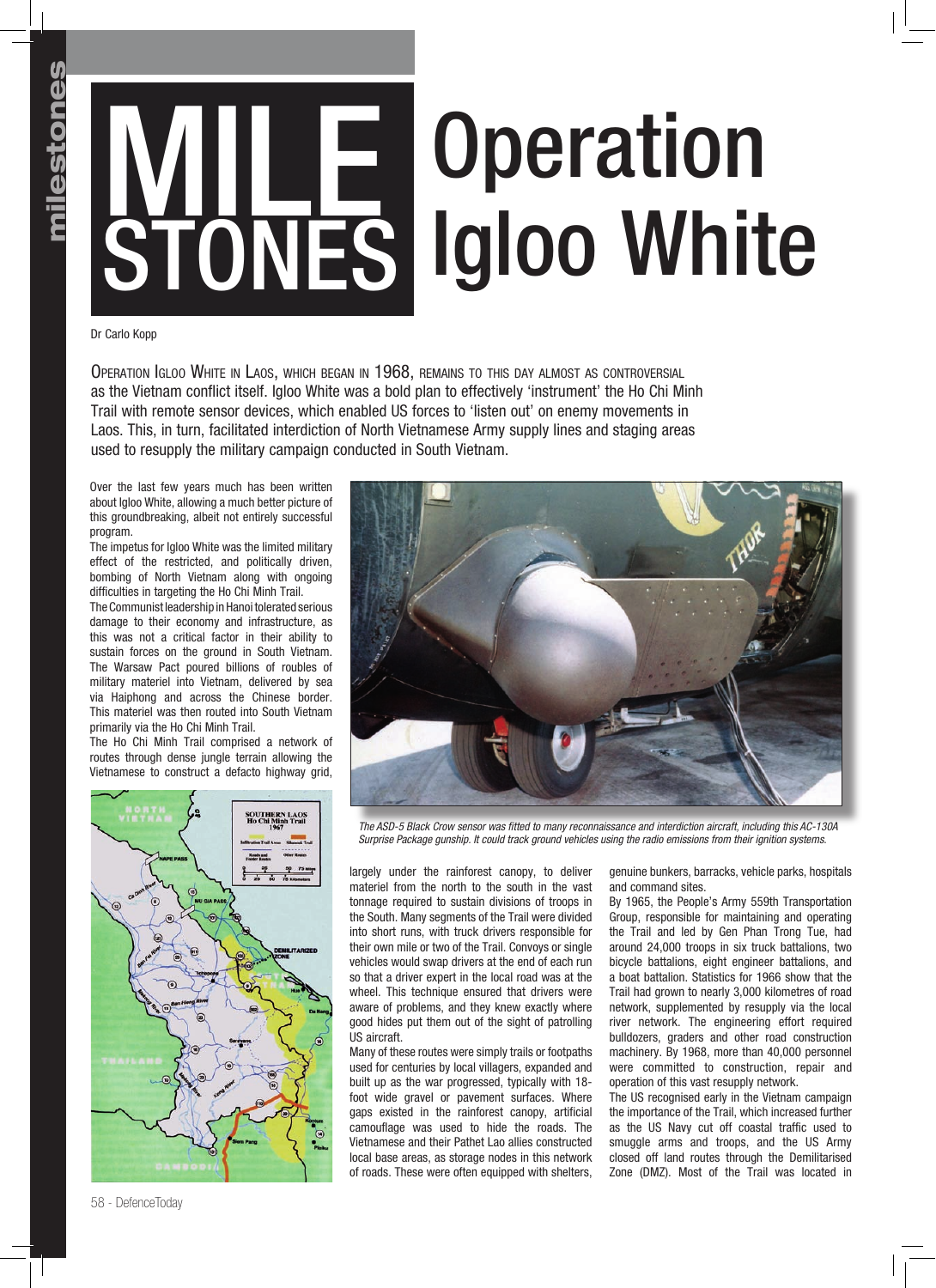

*ADSID sensor at the Khe Sanh perimeter in 1968. The OP-2E was a heavily modified P-2V Neptune used to deliver ADSIDs along the Ho Chi Minh Trail.*

Laotian territory, which created serious political complications for the US, constrained by treaty to treat Laos as a neutral state in the conflict.

In late 1964 Operation Barrel Roll was initiated to covertly bomb the Trail. By the middle of 1965 the daily sortie count grew from a handful to around 900 per month. By late 1968 progressive escalation resulted in sortie counts of nearly 5,000 per month, then about 10,000 by the end of that year.

Laos had become a major focus of the war effort for both sides. For the People's Army of Viet Nam it was the artery via which their forces in the south were sustained with replacement troops and materiel, and for the US it became the principal target for interdiction of PAVN resupply.

As the bombing effort progressively escalated the Vietnamese deployed AAA batteries, eventually totalling 1,500 guns – from ZU-23s and ZSU-23- 4Ps up to 100 mm heavy AAA guns. The Strela-2M / SA-7 Grail MANPADS was deployed, and by the early 1970s even the S-75 Dvina / SA-2 Guideline SAM system was deployed to cover the Trail, claiming an AC-130 Spectre gunship in March 1972.

The dense jungle canopy presented a major challenge for the US in targeting the Trail, further complicated by the inventive PAVN and their expert Soviet / Warpac advisors. As the US ramped up their bombing effort, the PAVN shifted to nighttime operations to further complicate targeting. Optical sensors were largely ineffective in penetrating the canopy, as was ground-mapping radar. These remain largely unsolved technical problems four decades later.

The Igloo White effort emerged in 1968 when the US Air Force took over the trail interdiction effort, prior to that it was run by a joint structure labelled JTF728. The US Navy took a leading role early in the effort due to their extensive experience with the deployment and use of acoustic sensors, specifically sonobuoys used for finding submarines. The P2V Neptune ASW aircraft was soon adapted and sonobouy technology modified for use over land. These were the predecessor operations to Igloo White, labelled Dual Blade, Dye Marker and Muscle Shoals. The Royal Thai Air Force base at Nakhon Phanom became the home base of the sensor delivery effort over the Trail.

The most widely used sensors were air delivered 'geophones', essentially a military adaptation of the very same seismic detector technology used by exploration geologists in the oil and mining industries to analyse subterranean rock formations. A geophone is little more than a microphone designed to detect seismic disturbances in the surrounding soil. They are usually analogous to the design of an electromagnetic microphone. Implanted in the soil, they can detect the signatures of vehicles or even marching personnel from hundreds of metres or even greater distances, seismic conditions permitting. Geophones were supplemented by acoustic microphones, even capable of eavesdropping conversations.

Tens of thousands of ADSID (Air Delivered Seismic Intrusion Device) were mass produced in three basic variants, supplemented by a range of ground personnel delivered SIDs (Seismic Intrusion Device). The ADSIDs were hardy devices built to withstand thousands of G in shock loads when they hit the ground, embedding themselves, with up to six weeks of battery power available for operation. Like sonobuoys, the ADSIDs were equipped with a radio transponder, which allowed a patrolling aircraft to interrogate the sensor and extract the collected data.

The operational side of this effort is of much interest. Initially, most ADSID deliveries were performed by the OP-2E – four heavily modified P-2H Neptune airframes repainted in green, grey or black camouflage and flown by US Navy observation squadron VO-67. The standard ASW equipment was largely stripped out, a tail gunner station fitted with a pair of 20 mm guns and night vision equipment An APQ-92 search radar fitted together with a Side Looking Airborne Radar (SLAR), FLIR (thermal imager) and LLLTV (Low Light Level TV). The unique ASD-5 Black Crow homing receiver supplemented these imaging sensors, designed to detect and track emissions from automotive ignition systems. The aircraft was fitted with the A-6 Intruder's DIANE (Digital Inertial Attack and Navigation Equipment) and the World War II Norden optical bombsight for precision ADSID drops. Mufflers to the engines reduced the acoustic signature of the aircraft. For self defence, the OP-2Es were also fitted with a pair of SUU-11 6 barrel Gatling Gun pods, Mk.77 and Mk.82 free fall bombs. The role of the OP-2Es was the delivery of the ADSIDs and other armed reconnaissance.

The OP-2Es initiated the ADSID delivery effort in early 1967 but the increasing risks of ground fire caused the unit to disband in 1968, with deliveries performed primarily using USAF fighters which were better able to evade increasingly dense ground fire.

Several types of specialised gunships were developed for 'truck hunting' along the Trail. These included the 26 AC-119K Stinger conversions, the almost 30 AC-130A Plain Jane, AC-130A Surprise Package, AC-130A Pave Pronto, AC-130E Pave Spectre Herc conversions, and a pair of AC-123K Black Spot conversions. These aircraft were equipped with a diverse range of sensors and mission equipment, including TI Moving Target Indicator Radars, TI AAD-4 FLIR, GE ASQ-145 LLLTV, Black Spot receivers, laser rangefinder/ designators, 20 kW searchlights, inertial and radio beacon navigation equipment, and additional



*US Air Force crew member about to manually drop an* 

communications equipment. Weapons fit also varied widely, and typically involved mixes of beam-firing SUU-11A Gatling guns, M61A1 20 mm Gatling guns, and in the C-130 conversions, also 40 mm Bofors guns and eventually a 105 mm howitzer piece. The most curious were however the two Black Spot aircraft, which carried an internal payload of up to 6400 cluster bomb submunitions in two containers, these being released through twelve chutes in the lower fuselage. The Black Spot aircraft would literally carpet an area with submunitions.

While not used against Trail targets, the twelve AP-2H Neptune gunships developed by the US Navy were equipped with no less than eight Honeywell XM-149 belt-fed 40 mm automatic grenade launchers in their bomb bays, firing forward at a depressed angle to carpet a swath with 40 mm grenades.

The specialised loitering gunships were often escorted by defence suppression fighters, and fighters performed most of the strikes on the most heavily defended Trail targets, with other strike aircraft such as the obsolescent Martin B-57 Canberras.

While the armed reconnaissance, sensor delivery and gunship aircraft are the best known aspects of the Trail interdiction effort, the 'back end' to the sensor network is no less interesting.

The ADSIDs and other sensors such as parachute retarded battery powered microphone sensors designed to remain suspended in the rainforest canopy, had to be monitored and the data from these devices collected, concentrated, sorted, analysed and assessed before targets could be struck.

One of the realities of a small battery powered device stuck in the rainforest floor, with a wire whip antenna, is that it cannot achieve very much transmission range – the further it transmits, the faster it drains its battery, and the sooner it has to be replaced by another drop, putting aircrew at risk. This is complicated by the realities of densely forested and mostly hilly terrain, where the geography itself may limit the radio footprint of a sensor to the inverted cone in space above it and little more. Therefore, radio relay aircraft were required to collect signals from the implanted sensors and datalink them to the operational headquarters at Nakon Phanom.

This was the task of the 553rd Reconaissance Wing's EC-121R 'Batcat' Super Constellations rebuilt from EC-121 AEW&C aircraft. These aircraft were equipped with racks of transceivers to collect data from the implanted sensors, and a ventral X-band datalink radome with a steerable dish antenna. This provided a narrow beam downlink to the Nakon Phanom facility, which had four dish antennas on towers to follow up to four orbiting